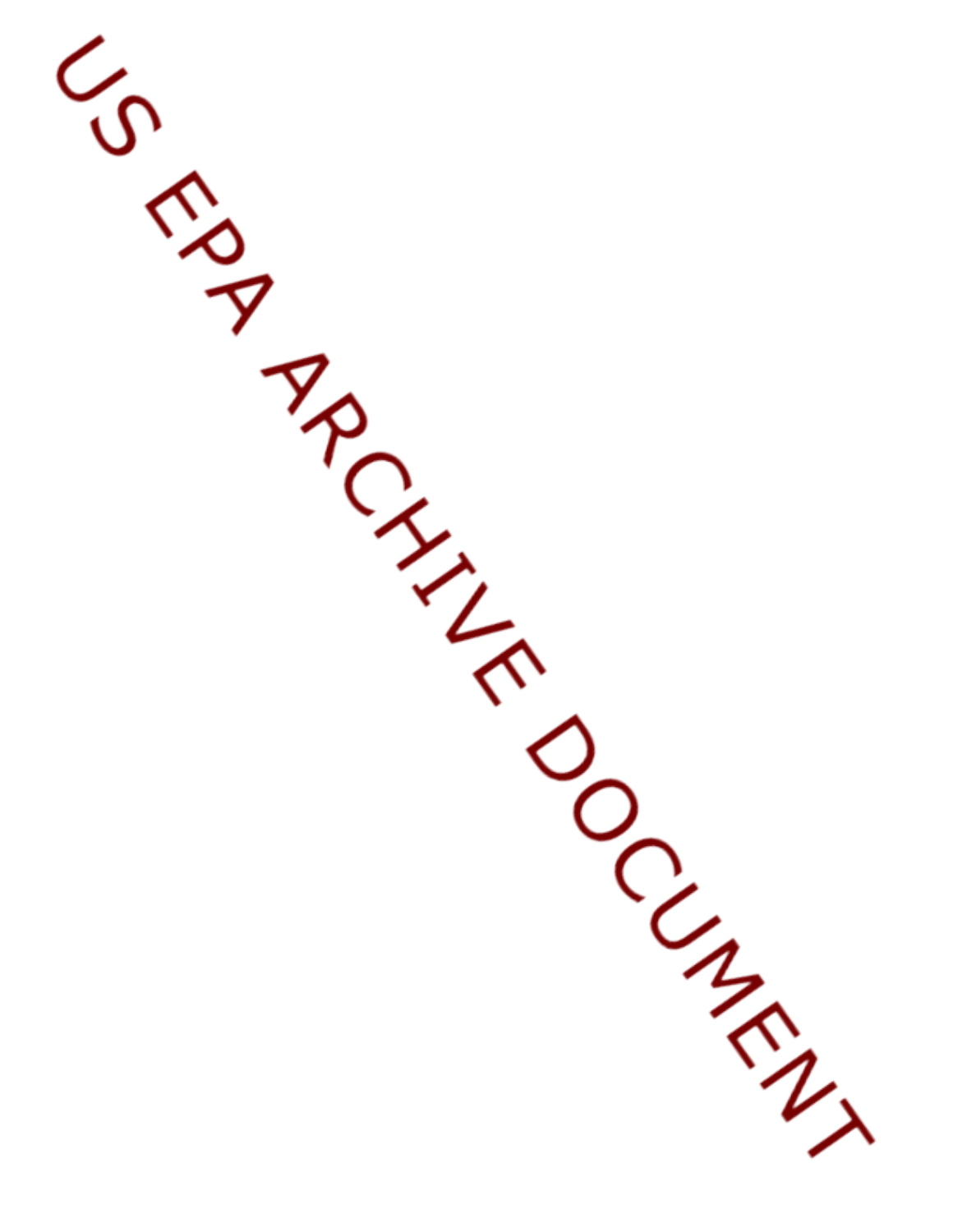The purpose of a public meeting is to share information and discuss issues, not to make decisions. Public meetings should promote two-way communications and provide a means for all interested parties to ask questions and raise issues in an informal setting. Those settings include conferences, informational sessions, seminars, workshops, or other activities that do not require formal, previously scheduled presentations or a formal record of the proceedings.

- Timing and content of the hearing notice
- Advance availability of pertinent documents
- Format and conduct of the hearing, including prior scheduling of presentations
- Record of the hearing (usually a verbatim transcript) on which the public may comment

Many laws and regulations require public hearings be held to provide a formal opportunity for the affected public to present comments and oral testimony on proposed EPA actions for the record. Non-judicial public hearings may be mandatory or discretionary and have specific requirements (depending on the project) for:

Think through what will work best for your situation before you design a public involvement process to use either some type of public meeting or a formal hearing. Here are some specific differences between the two types of activities.

The Web site for the "Internet Dialogue on Public Involvement in EPA Decisions" is http://www.network-democracy.org/epa/epa-pip

#### Public hearings are held:

- When requested by a member of the public during a public comment period
- During a public comment period following the issuance of a draft permit or major permit modification or at the selection of a proposed corrective measure
- When the level of community concern warrants a formal record of communication

Typically, the sponsor will prescribe a formal way to submit/present information and time limits on presenting comments at a public hearing.

Public meetings are less formal. Anyone can hold a public meeting, but typically the sponsor is a facility in the community, a member of the community or affected public, or EPA. Anyone can attend, there are usually no formal time limits on statements, and meetings can occur any time during the involvement process. Because they are open and flexible, meetings are preferable to hearings as forums for sharing and discussing issues. Comments made during a public meeting do not always become part of the official administrative record as would comments from a hearing.

# More Information about the Policy

Cornelius M. Kerwin Provost and Professor of Public Administration, American University EPA 233-F-03-012 **EPA 233-F-03-012** CONDITIONAL EXAMPLE PROPERTY AT A CALCULUS CONTINUES ADMINISTRATION EPA 233-F-03-012

Copies of the Policy and the Framework for implementing it are available at http://www.epa.gov/publicinvolvement/policy2003/ policy2003.pdf and http://www.epa.gov/publicinvolvement/policy2003/ framework.pdf

EPA's Response to Comments on the Draft 2000 Public Involvement Policy is available at http://www.epa.gov/public involvement/policy2003/response.pdf

How to Improve Public Meetings and Hearings

> Involvement brings the pieces together





### Goal:

- Enable the public and the Agency to share data, ideas, advice, and concerns
- Help EPA to gather input from a wide range of interested and affected parties
- Build a shared knowledge base about the community's various interests, ideas, and needs, helping the Agency to better understand and consider the issues related to a particular decision

The U.S. Environmental Protection Agency (EPA) issued its revised Public Involvement Policy in June 2003. The Policy's overall goal is for excellent public involvement to become an integral part of EPA's culture, thus supporting more effective Agency actions.

The Policy provides guidance to EPAmanagers and staff on how you can better involve the public in the Agency's decisions. This Policy outlines seven steps to effective involvement. This brochure offers suggestions to help you "get started" when conducting public meetings and hearings.

### Meetings and Hearings

Meetings are less formal than hearings, but both can be daunting to the public. Though often not the best involvement practices for the situation, public meetings and hearings are the most common ways for individuals and communities to directly address EPAofficials with their concerns. Permitting and rule-making processes rely heavily on these techniques.

"Public participation is vital to the quality and legitimacy of rule making. Information provided by the public will strengthen the content of rules and enhance the Agency's implementation and enforcement efforts. The Constitution guarantees that our law will reflect the will of the people. Participation in rule making extends this important principle to the development of regulations that carry the force of law."

"Involvement brings the pieces together" artwork is the creation of Erica Ann Turner, who contributed the work through an agreement between the Art Institute of Washington and EPA.

United States Environmental Protection Agency National Center for Environmental Innovation Public Involvement Staff 1200 Pennsylvania Avenue, NW 1807T Washington, DC 20460